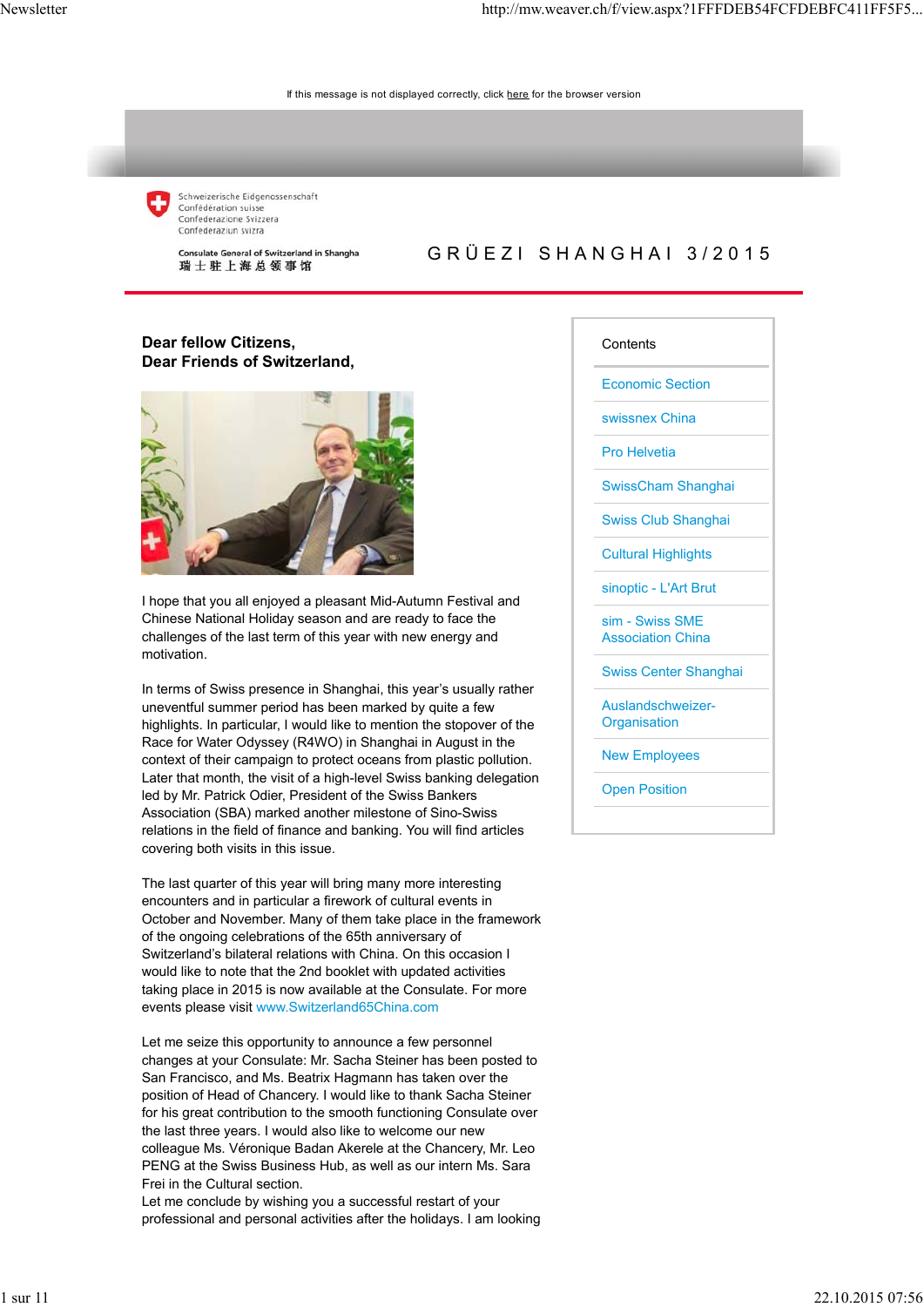forward to seeing you in great numbers on the occasion of the upcoming Swiss events!

**Alexander Hoffet Consul General**

## **Economic Section**

#### **Swiss Bankers Association and SIX Group Visit in Shanghai**



From 30th – 31st August, a high-level delegation of the Swiss Bankers Association (SBA) and the SIX Group led by Mr. Patrick Odier, President of the SBA, visited Shanghai.

A dinner at the Consul General's Residence with representatives of Swiss financial institutions in Shanghai initiated a successful and interesting programme. Together with a delegation of the Consulate General, the SBA and SIX delegation visited the Swiss Center, met with the Chairman of the Bank of Communication, the General Manager of the Shanghai Stock Exchange as well as local authorities, allowing both sides to establish contacts and explore future cooperation opportunities.

Shanghai is a particularly interesting destination as it is China's leading financial center. Local government officials acknowledged the excellent economic relations with Switzerland and the benefits of a further developed renminbi hub in Switzerland. The SBA and SIX delegation was pleased to hear about the developments in the Shanghai Pilot Free Trade Zone and the financial innovation it entails.

## swissnex China

### **CHIC – China Hardware Innovation Camp 2015**



For the first time the China Hardware Innovation Camp in cooperation with EPFL, ECAL and UNIL was held in Shenzhen and Hong Kong in July.

The participants gained first-hand experience on how to develop a sense for new approaches to engineering and innovation by further developing their products in a local environment and by exchanging knowledge with players and "makers" on site.

The program aimed at showing the students how to lead projects at all levels and how to use the region's given factors (manufacturing, brain power, scale) to their advantage. In addition the camp gave them the opportunity to grasp the importance and complexity of working in interdisciplinary and intercultural teams.

With a package full of new experiences the group went back to Switzerland to further develop their products and projects. We look forward to seeing more CHIC success stories in the future! www.chi.camp/about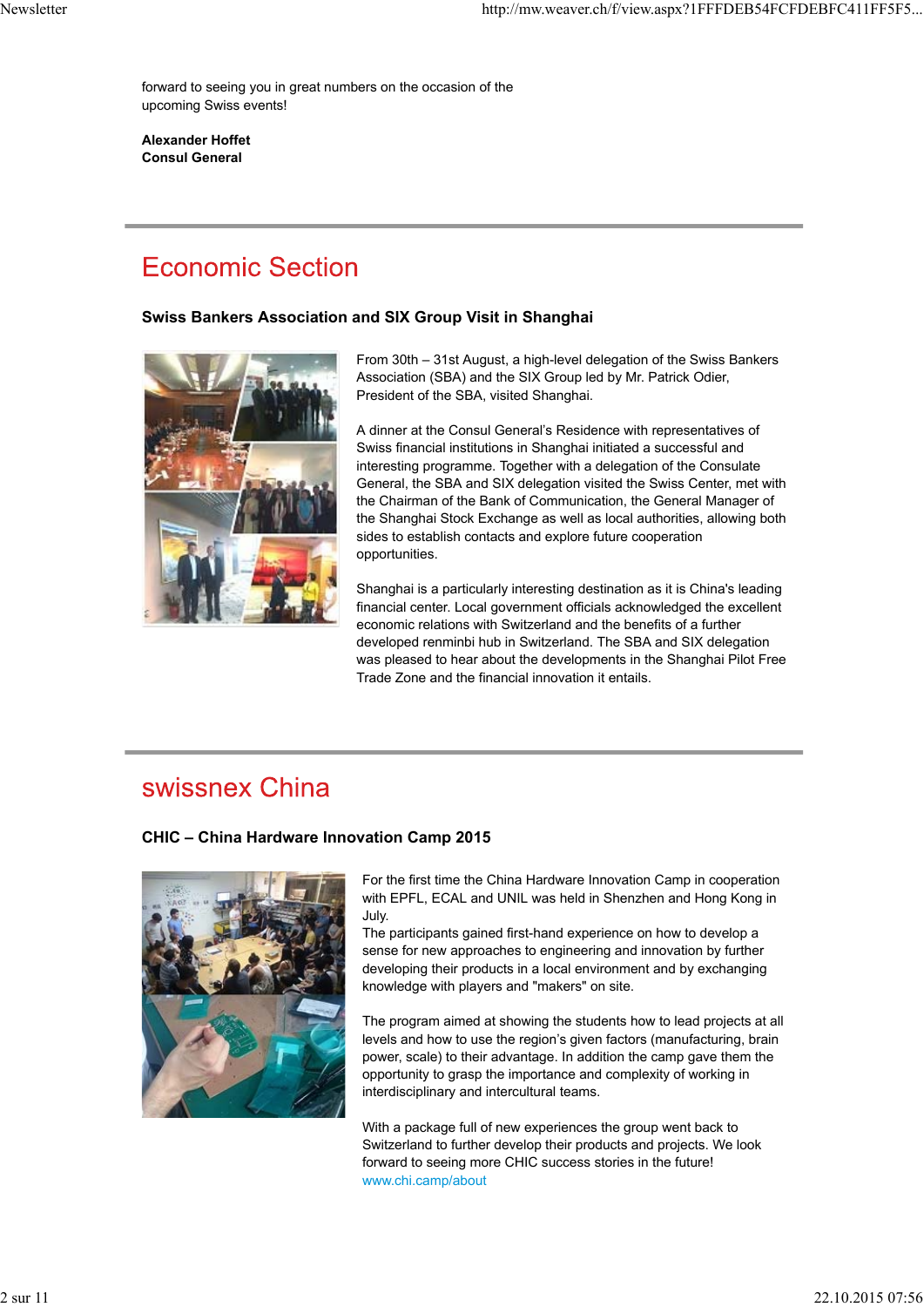#### **Young Swiss Entrepreneurs in China: They are successful!**



Is starting a business in China a big challenge especially for young entrepreneurs without a tech background? swissnex China interviewed seven young entrepreneurs, who successfully launched their non-tech business trying to learn more about the process they went through. Networking and getting connected to the right people is crucial and highly important in the beginning. The exchange with other entrepreneurs familiar with the local environment is of much help to better understand the needs of their future customers. The knowledge they gained helped them to further develop their products and to adapt to the market. And with the right marketing and promotion, they achieved more visibility in the Chinese market.

By organizing events in the format of an open exchange, swissnex China aims to create opportunities for young Swiss entrepreneurs to support them in getting in touch with local experts to gain additional insights and feedback on how to do business in China.

Find out more soon and check out the videos on our social media platforms.

#### **Outlook**

Interesting swissnex China events coming up:

24.10.2015 All Swiss University Alumni Gathering, the annual gathering for all Alumni Chapters from Swiss Universities, and Universities of Applied Sciences

26.10.2015 Pitch-Fest with the Venture Leaders, who are back in town on their 2nd China tour 10.12.2015 Escalade de Genève

Find out more and follow us on www.swissnexchina.org (EN/CN) and social media platforms. Contact us, come by and meet us!

## **Pro Helvetia**

#### **The Most Beautiful Swiss Books and Swiss Poster Exhibition**



In the month of December 'The Most Beautiful Swiss Books & Swiss Poster Exhibition' stops at Shanghai Hengshan Fang after its presentation at the Beijing Design Week, which just closed its doors on 7th October. The exhibition features the original awarded works of the competition's editions in 2013 and 2014, including the jury comments as well as the originals of the exclusively made Swiss design poster printings.

Swiss design books are recognized to be among the most beautiful books worldwide and the exhibition gives the opportunity to draw attention to the latest trends and influences of the 'Swiss style' in the global design industry.

At first organized by the Swiss Publishers Association and later by the Swiss Federal Office of Culture in 1998, 'The Most Beautiful Swiss Books' competition has a long tradition. A jury of international design experts evaluates the design level of the participating works. It assesses the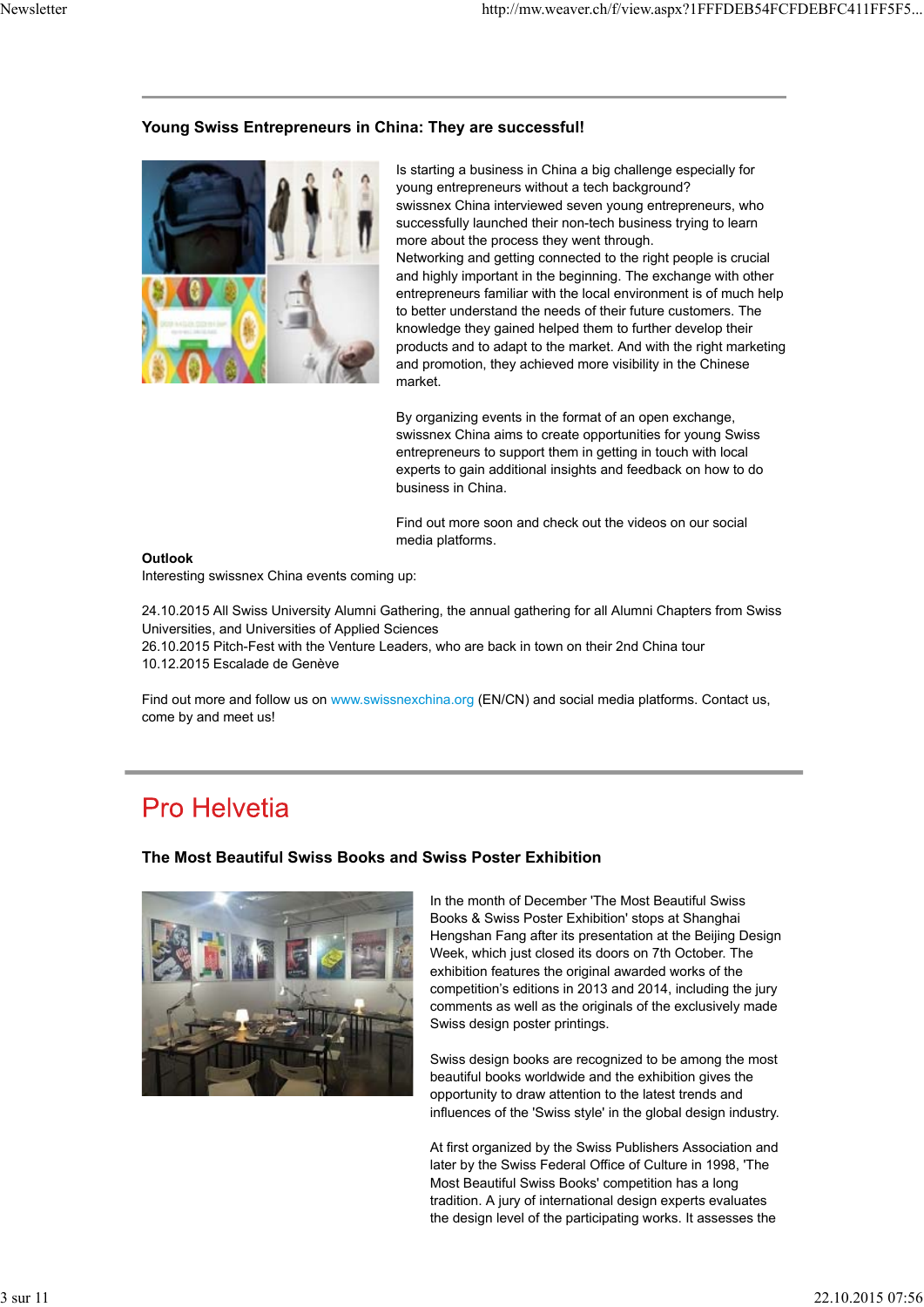general concept of the book, its originality, the editorial design and the front layout, as well as the printing, packaging and the materials.

This is the first time that the exposition supported by Pro Helvetia is in China. Please find more information using the link www.prohelvetia.cn

# **SwissCham Shanghai**

### **SwissCham Announces Updated Member Benefit Program**



SwissCham Shanghai is happy to announce an updated version of the Member Benefit Program, which offers SwissCham members great discounts and preferential rates in over 80 different businesses in Shanghai, such as restaurants, bars, hotels, language schools and sport centers. Enjoy access to financial market information and other publications and get free cocktails, discounts on groceries, online purchases, air tickets and car rentals. Furthermore we announce the launch of the **new Member Benefit Booklet** this coming fall. However, as a member you are already now eligible for all the benefits within the program. Discover our updated online version here and start to get more for less today!

### *The Bridge* **Journal of SwissCham China**





*How optimistic are you about growth in the next two years? (European Chamber)*

The latest issue of *The Bridge* magazine is available here and features the following stories:

#### **Swiss SMEs in China - 'Small but Strong'**

Swiss SMEs operate in a wide variety of sectors right across greater China for a number of years - the new *Bridge* magazine focuses in its cover story on SMEs. A particular highlight is the interview with Alexandre Tunik (founder/CEO of Transpacific Far East), who is running a SME based in Hong Kong for over 22 years. He shares his story of success, his experience of what he has learnt from a practical inside perspective. Next to a quantum of luck he emphasizes that "when it comes to working with people in China, it is obviously very important to understand the culture, which, as is often said, is all about building long-term relationships."

#### **Business Outlook in China – A Question of Confidence**

*The Bridge* presents the results of the Swiss Business Confidence Survey in comparison with those of the European Chamber of Commerce in China, and AmCham Shanghai. While similar challenges are faced, companies doing business in China still remain quite optimistic, and the majority plan to continue to invest in the future, however, that optimism has been steadily declining. It lies in the eye of the beholder if the question of confidence is answered whether the China glass is interpreted as half full or half empty.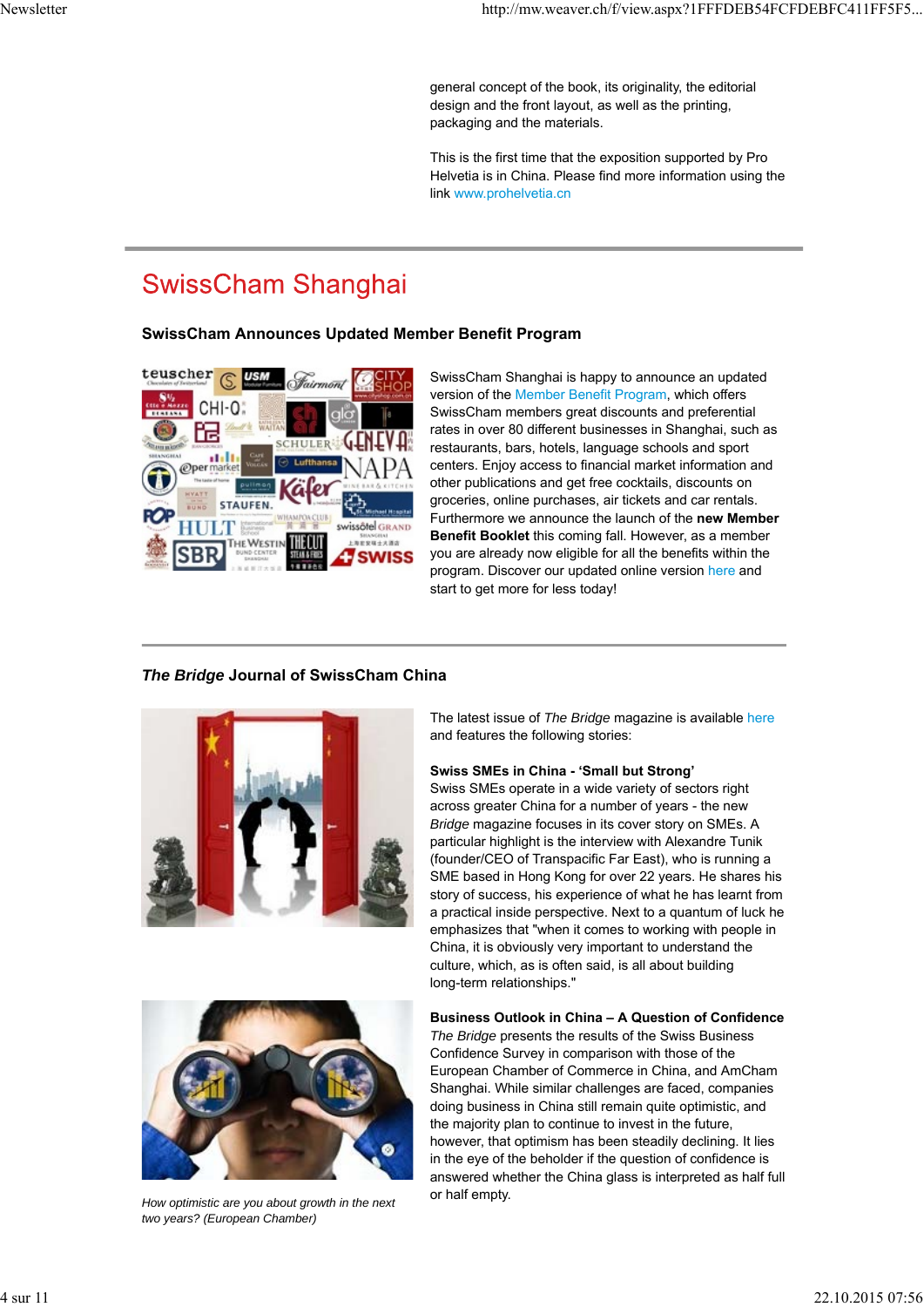### **Participate in Our Sino-Swiss FTA Survey**



SwissCham has set up a survey to find out how well the agreement works for Swiss companies based in China. Please participate by clicking on this link

Thank you for your time. We value your inputs!

## **Swiss Club Shanghai**

### **Brändi®Dog – Swiss game kicked-off in Shanghai**



*Fun and full concentration on the game*

**Fun, action, strategy and teamwork!** The participants of the first Brändi®Dog game evening organized by the Swiss Club Shanghai had a great time on 22nd September. Warmly welcomed by the team of the restaurant Hunkeler Swiss, the players were well treated to charge their batteries for the game.

After a short introduction everyone was excited to get started. The teams quickly found out how to move the marbles on the wooden board so to challenge the opposite party. Fighting, winning, loosing, laughing and a lot of excitement… A little bit of luck by the playing cards but also smart strategies and flexible re-planning, taking risks, misfortune or success - everybody was fully concentrated on the game. The world outside shifted away for a couple of hours of intense playing.

There already is one or the other person, who got the Brändi®Dog virus, and who is looking forward to the next session on Tuesday, **20th October 2015**.

Also interested? Register your e-mail address at mailto:dog8\_shanghai@hotmail.com get the invitation for the monthly Brändi®Dog game evening at the restaurant Hunkeler Swiss.

# **Cultural Highlights**

**Race for Water Odyssey (R4WO) - A Journey against Plastic Waste**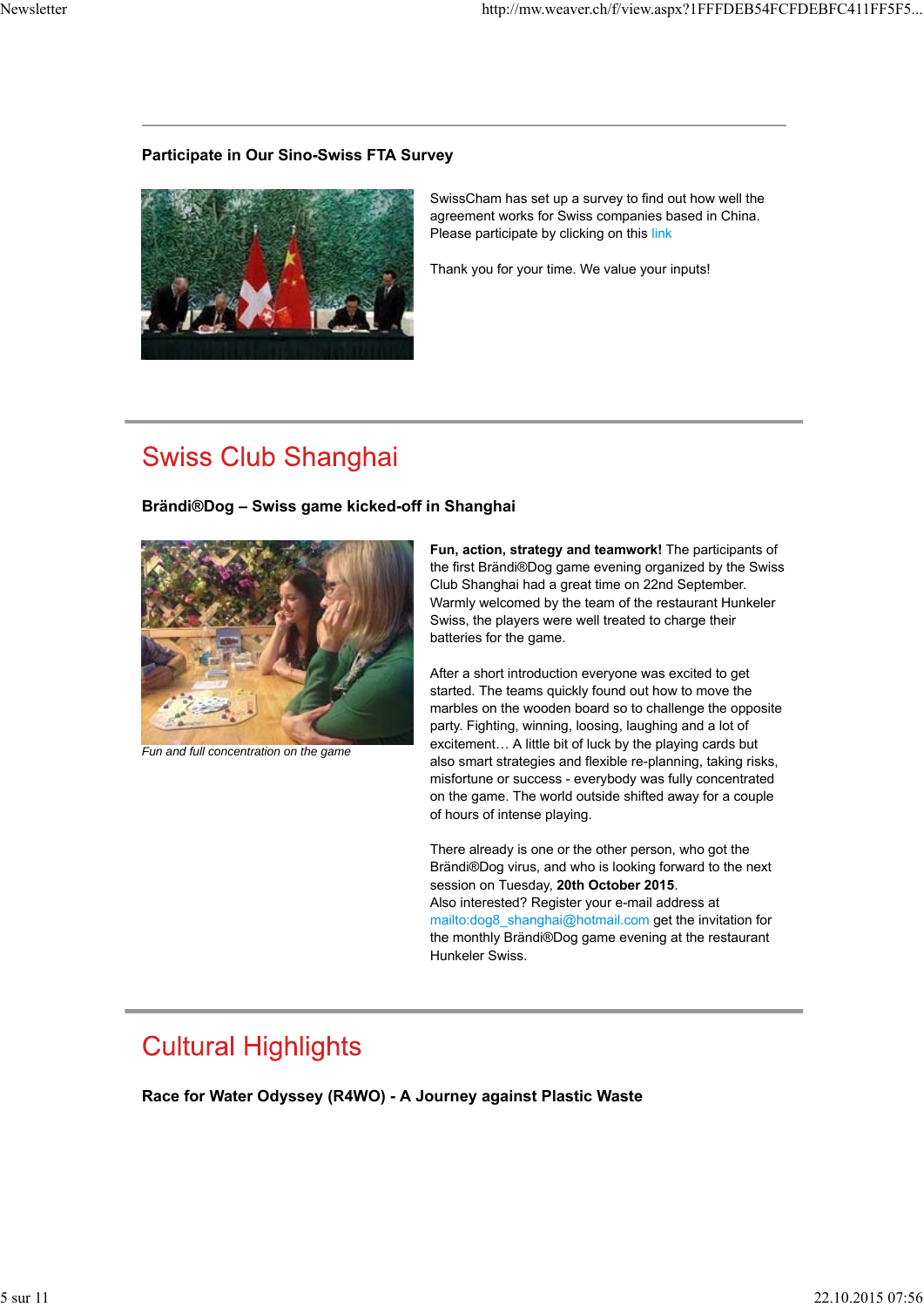

The 'Race for Water Odyssey' is a unique expedition with the aim to draw up the first global assessment of plastic pollution in the ocean by visiting islands situated in the five big plastic trash vortexes. A crew of six people is sailing around the world aboard a trimaran to raise awareness of plastic waste in the world's oceans and its consequences on environment and population.

After having travelled 25'528 miles across the Atlantic and Pacific Oceans, the R4WO made a stopover in Shanghai from 4th to 14th August. The Consulate General of Switzerland and swissnex China held various events for the public to promote the project's concept as well as the spirit of the crew, including a press conference, a public event and a scientific workshop.

During its only stop in China, the R4WO drew a lot of media attention nation-wide, generating coverage on TV, radio, newspaper and social media. The crew also got the chance to meet with local experts and NGOs and share experiences and solutions in plastic pollution.

### **"Swiss you up" at the Shanghai Tourism Festival**



At this year's Shanghai Tourism Festival, two amazing and distinctive Swiss music groups represented Switzerland at the Festival's opening ceremony and paraded on Huaihai Road in the evening of 12th September.

*"Les Compagnons Sonneurs"* is a typical Swiss traditional music formation from the countryside of the Canton of Fribourg. A 35-strong troupe, they can easily be identified by their big and characteristic bells they ring when parading the streets.

Although playing a different style of music, *"Les Toétché",* too, is not exactly a quiet music group. As a carnival music formation and communal association from a small village in the Canton of Jura, they have already cheered up several carnivals with their music, colourful costumes and joyful spirit in both Switzerland and neighbouring European countries.

## sinoptic - "L'Art Brut"

### **The Launching of "L'Art Brut" in Chinese in Shanghai**



On 21st September 2015 the Chinese version of the book *"L'Art Brut"* 《原生艺术:界外者艺术起源》 was presented at the Shanghai Book Mall. Under the aegis of the Shanghai University Press, as the publisher, and the Shanghai People's Association for Friendship with Foreign Countries (SPAFFC), the launch of this book is part of the celebrations marking the 65th anniversary of the establishment of diplomatic relations between Switzerland and China.

Mr Jean-Jacques de Dardel, Swiss Ambassador to China, Mr LI Shan, leading figure in the field of contemporary art in Shanghai, Mr GUO Chunsheng, President of Shanghai University Press, Mr YU Jianhao, Vice-President of the SPAFFC, and Ms Lucienne Peiry, author of the work and former Director of the Collection de L'Art Brut in Lausanne, honoured the event with their presence.

On 22nd and 23rd September, Ms Peiry participated in a book signing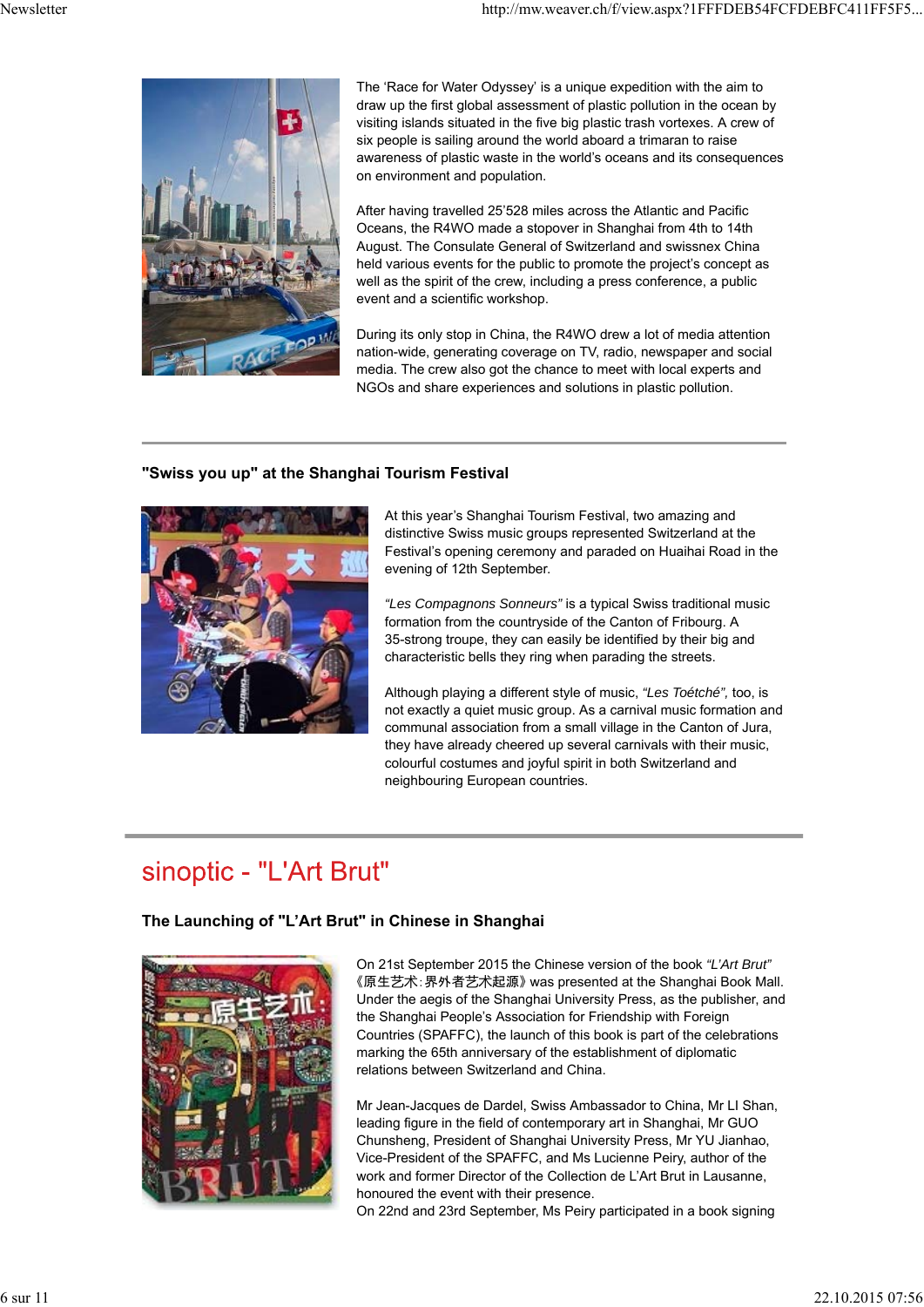at Zhongshuge in Songjiang, met with artists, art critics and publishers in Kunshan, and gave lectures at the Shanghai Theatre Academy as well as the Art School of Fudan University. All of these activities met a strong interest in *"Art Brut."*

Lucienne Peiry's PhD thesis on Outsider Art and the history of the Jean Dubuffet's collection was published by Flammarion (Paris) in French, English, and German. It has just been released by the Shanghai University Press in September: www.weibo.com/shupress

For more information about *"Art Brut"*, please visit the following webpages: Mrs Peiry: www.notesartbrut.chand Collection de l'Art Brut in Lausanne: www.artbrut.ch.

# sim - Swiss SME Association China

### **sim Represents the SKV in China to Support Small and Medium Enterprises (SME)**



SMEs in Europe, and especially in Switzerland, are one of the main pillars of the local economies. Founded in 2008, the Swiss SME Association (SKV, www.kmuverband.ch) has approximately 11'000 members and keeps increasing. As non-EU members, the small and medium-sized enterprises in Switzerland face challenges to make business with neighbours because of different laws, forms, taxes and terms. Hence the SKV actively supports its members by providing services in business planning, legal advice, funding and other areas.

Since 1st September 2015, sim (selective international management) is proud to be the official and exclusive representative and partner of the SKV. The company's goal is to be close to the local Swiss SMEs and to offer them services as prolonged fiduciary arm of SKV in China.

sim will organize a kick-off event on November 2nd to officially expand the SKV concept and platform in China through the SKV members. All Swiss SMEs present in China are cordially invited to participate and to start making use of this unique network.

For more information on sim SKV's China Representative please visit: www.sim.biz

# **Swiss Center Shanghai (SCS)**

### **SCS Receives First Award for Outstanding Achievements in the SME Category**



*Nicolas Musy during his thank you speech at the gala evening receiving the award*

On 29th September, during the exclusive Sino-Swiss Business Award 2015 gala evening in presence of Federal Councillor Alain Berset in Beijing, **Swiss Center Shanghai (SCS) received the first Award for Outstanding Achievements in the SME category!**

"It is a great encouragement for the SCS, its members and its committed team to be recognized on the 65th anniversary of Sino-Swiss diplomatic relations" says Nicolas Musy, SCS Managing Director, "Looking back to our ground breaking ceremony in 2000 during the 50th anniversary of Sino-Swiss relations, we thank all those who made it possible for their great support, including the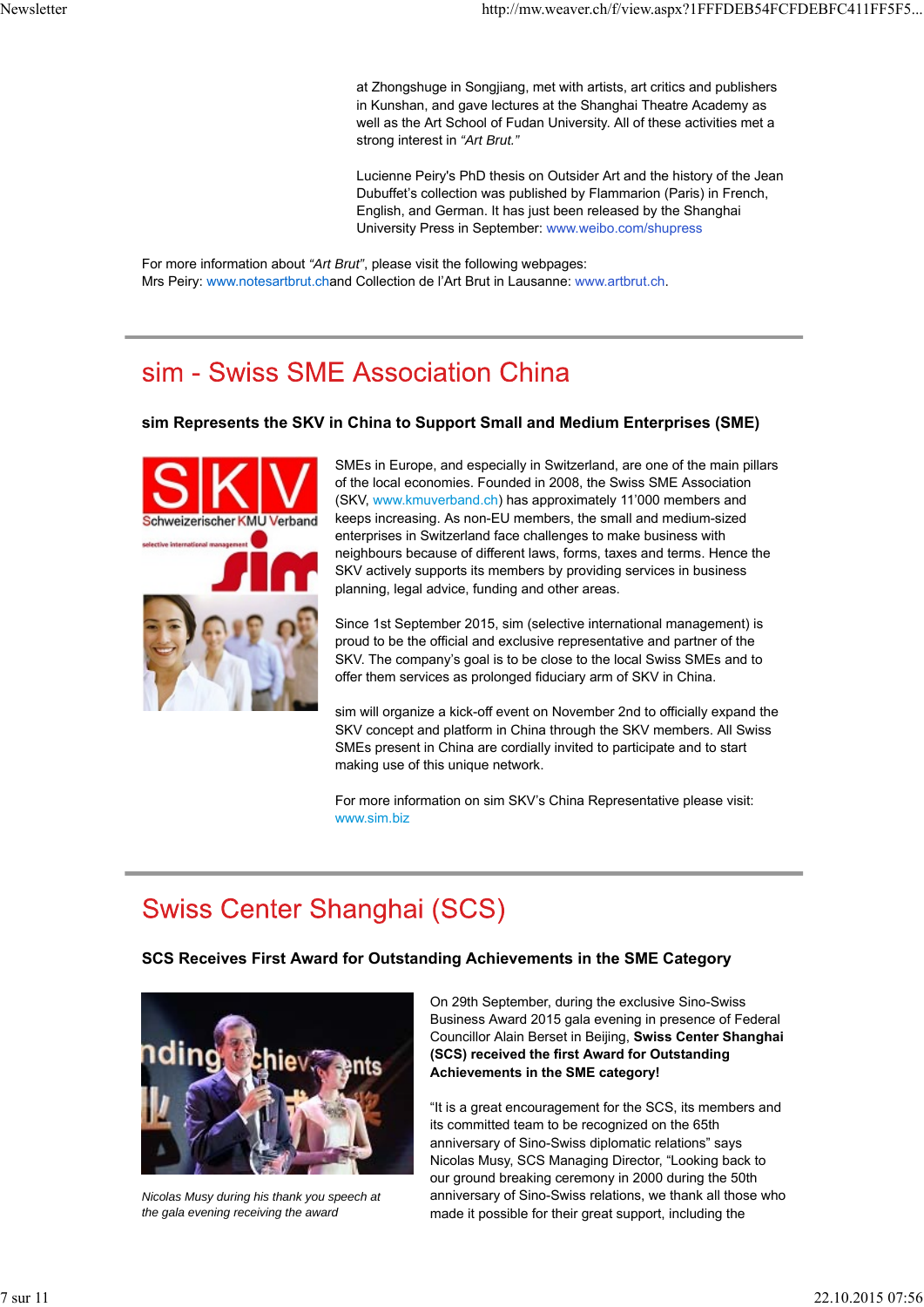Federal and cantonal governments and the Swiss representations in China!"

The SCS team would like to share this achievement with all our members, partners and friends. Your trust and support have been the main driving force to the SCS development.

Looking forward, the Swiss Center is glad to announce the opening of new facilities dedicated to Swiss companies in Tianjin and in Beijing. We are looking forward to further developing our services and contributing to your business needs, growth and success in China, as well as to the extended Sino-Swiss relations!

## Auslandschweizer-Organisation

#### **ASO Jugendangebote / OSA Youth Offers**



*New Year Winter camp in Sedrun*

Also this winter youths of Swiss living abroad may benefit from a wide range of recreation and education courses organized by the Auslandschweizer-Organisation (ASO).

Besides individual programmes the ASO offers two winter camps and a German language course. You will find more information on the ASO new youth offers following the link www.swisscommunity.org as well as http://aso.ch/de/angebote

The ASO looks forward to welcoming many participants from all over the world!

## New employees at the Consulate and Swiss **Business Hub**

#### **Véronique Badan Akerele, Chancery**



Having started her career with the Department of foreign affairs (DFA) in 1993, Véronique Badan Akerele was posted successively to Lagos, San Francisco and Geneva as an Assistant to the Head of Mission. While in Geneva, she took a leave of absence and worked for 2 years as Personal Assistant to the Secretary General of the European Free Trade Association (EFTA). This allowed her to discover the member countries of EFTA since she was in charge, among other things, of the organisation of the yearly Minister's meeting held alternatively in each member's country.

She resumed her work with the DFA and was sent to Tokyo, Geneva and Berne, where she worked as Personal Assistant to the Federal Councilor and Head of the Department. In 2011, Véronique took the opportunity to change career internally and joined the Consular services. She was sent to Bangkok followed by Shanghai in July 2015 succeeding Doris Endriss, where she is your contact person in the chancery section.

Véronique is married to Tunde and together they have a 15-year old daughter Nicola. She likes travelling, studying languages and reading, especially crime fiction. While in China, she hopes to have the time to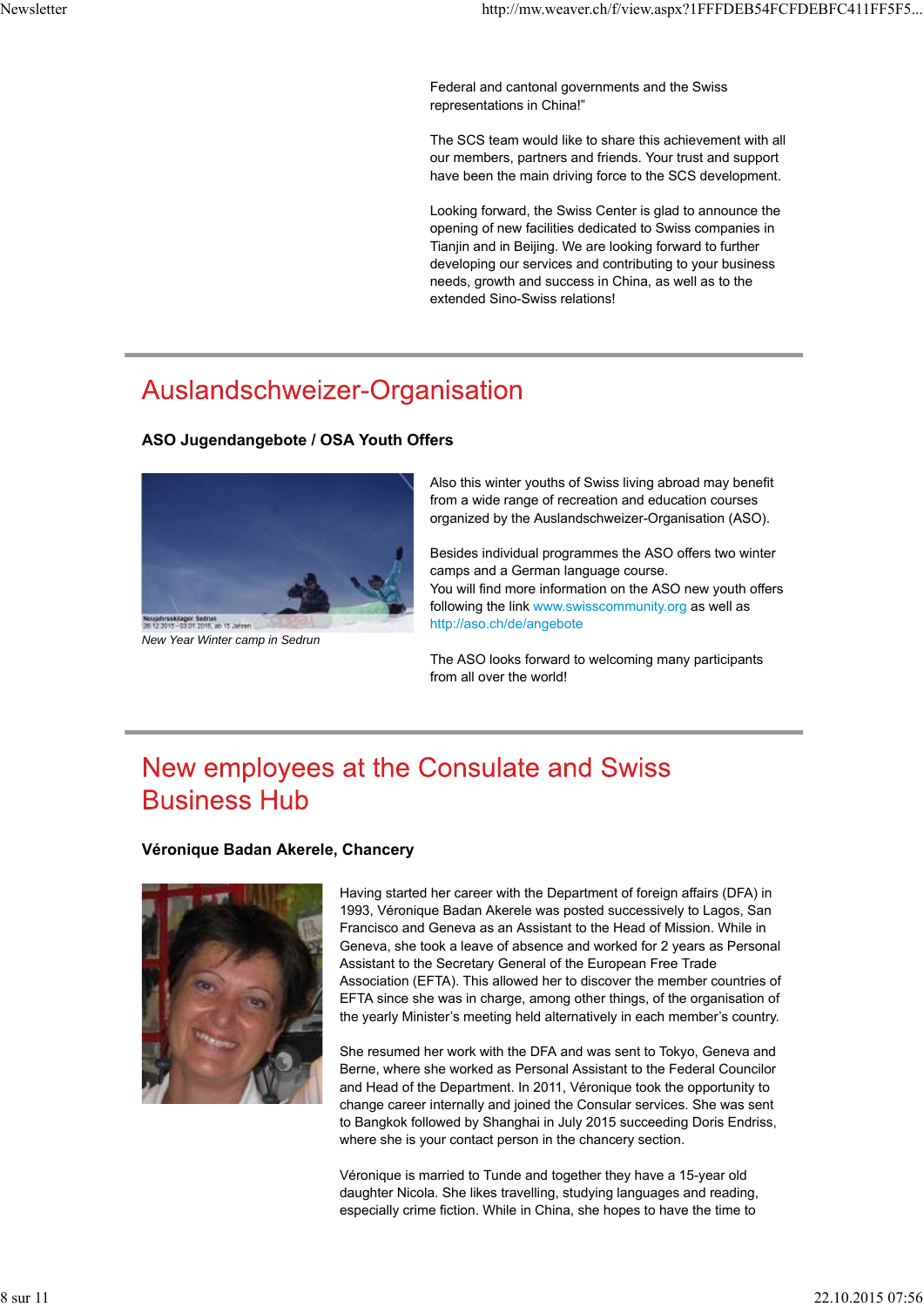#### **Mr PENG Ligang, (Leo PENG), Swiss Business Hub Shanghai Trade Officer**



Mr PENG Ligang (Leo) was born and raised along with his twin brother in the beautiful city of Hangzhou, the capital of Zhejiang Province in Eastern China. After graduating from high school, he moved to Shanghai where he completed his university studies and began his career working at international enterprises.

For the last six years, Leo has worked as Senior Trade and Investment Analyst for the Italian Trade Commission, Shanghai Office, the government agency under the Italian Ministry of Economic Development. He is well positioned to understand the challenges that European SMEs face in China. In addition, during the Shanghai World Expo 2010, he contributed to the promotion and success of the Italian Pavilion, and had the opportunity to gain unique working experience in events management and marketing campaigns.

He holds a Bachelor of Management Degree and is expecting his Masters of Tourism Administration from Fudan University in 2016.

In his spare time, Leo enjoys jogging, traveling, and experiencing different cultures such as art, and movies, as well as sharing his knowledge of China and Europe with others.

#### **Sara Frei, Academic Intern at the Consulate**



Sara Frei joined the Consulate's team as an academic intern at the beginning of September after having accomplished her law studies with a master's degree at the University of Zurich in summer. During her studies Sara gained professional working experience as an Assistant in a law office in Zurich for three years and went for a semester abroad to study in Rome.

Sara's passion for travelling is rooted in her previous job when she worked as a Flight Attendant for Helvetic Airways and Belair Airlines. She enjoys outdoor activities and has been an active member of a soccer team for many years.

## **Open Position at the Consulate General**

### **Offene Stelle beim Schweizerischen Generalkonsulat in Shanghai**

- Wollten Sie schon immer auf einer Schweizer Vertretung im Ausland arbeiten?
- Sind Sie bereit für eine neue Herausforderung?
- Lieben Sie das spannende interkulturelle Umfeld Schweiz China?

Haben wir Ihr Interesse geweckt? Dann hätten wir noch folgende Fragen:

• Sind Sie Schweizer Bürger oder Bürgerin?

• Sprechen Sie Deutsch und/oder Französisch oder Italienisch und haben sehr gute Kenntnisse der englischen Sprache?

Wenn Sie an gewissenhaftes, selbständiges Arbeiten gewohnt sind und Kenntnisse in IT (MS Office) mitbringen sowie diskret, flexibel, belastbar, kontaktfreudig und teamfähig sind, dann sind Sie die richtige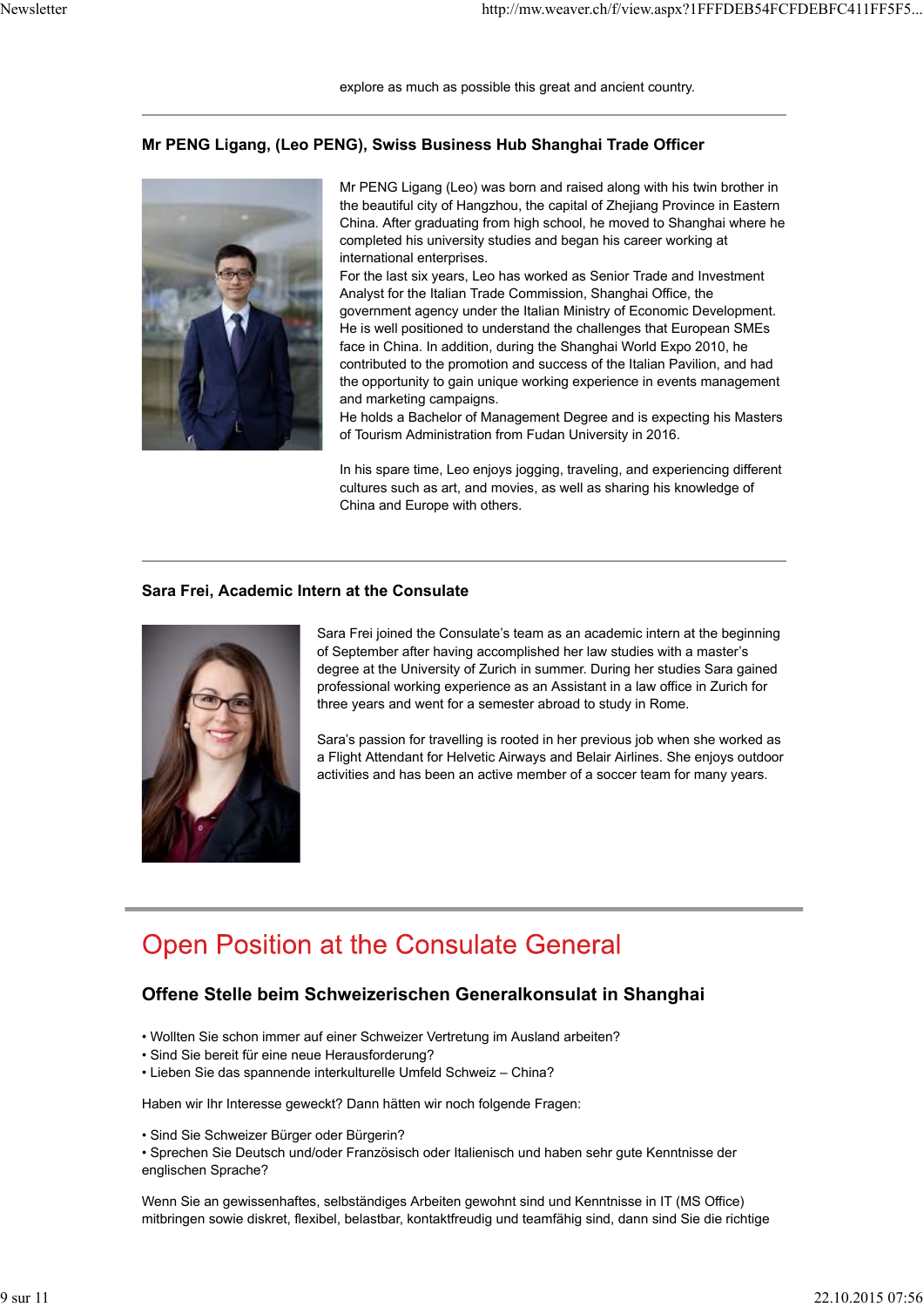### **Assistentin / Assistent für unseren Generalkonsul, Herrn Alexander Hoffet**

In dieser vielseitigen und anspruchsvollen Position unterstützen Sie mit viel Eigeninitiative und Selbständigkeit den Schweizerischen Generalkonsul in sämtlichen administrativen und organisatorischen Belangen. Idealerweise verfügen Sie über eine kaufmännische Grundausbildung und mehrjährige, praktische Berufserfahrung in einer ähnlichen Position.

Sie sind eine kontaktfreudige Persönlichkeit mit einem kundenorientierten Auftreten, guten kommunikativen Fähigkeiten sowie ausgeprägtem organisatorischen und planerischen Sinn, dann zögern Sie nicht und senden uns Ihre Bewerbungsunterlagen mit einem Motivationsschreiben und Kopien Ihrer Arbeitszeugnisse bis spätestens am 16. November 2015 an: sha.vertretung@eda.admin.ch

Stellenantritt: per 04. Januar 2016 oder nach Vereinbarung Befristung: 2 Jahre Lokale Anstellungsbedingungen

Shanghai, Oktober 2015

### **Poste à repourvoir auprès du Consulat général de Suisse à Shanghai**

• Est-ce que vous vouliez depuis toujours travailler auprès d'une représentation suisse à l'étranger ?

- Etes-vous prêt/e pour un nouveau défi ?
- Aimez-vous l'environnement captivant interculturel Suisse Chine ?

Avons-nous éveillé votre intérêt ? Alors, nous aurions encore les requêtes suivantes :

• Etes-vous citoyen ou citoyenne suisse ?

• Parlez-vous l'allemand et/ou le français ou l'italien, et avez-vous de bonnes connaissances de la langue anglaise ?

Si vous savez travailler de façon consciencieuse et indépendante, disposez de connaissances en informatique (Word, Excel, Outlook etc.), êtes discret/e, flexible, résistant/e, sociable et avez l'esprit d'équipe, alors vous êtes la personne que nous cherchons pour notre poste comme

### **Assistant(e) pour notre Consul général, Monsieur Alexander Hoffet**

Dans le cadre de cette position variée et exigeante, vous apporterez votre soutien au Consul général de Suisse dans toutes les questions administratives et organisationnelles, grâce à votre sens de l'initiative et votre grande indépendance. Idéalement, vous disposez d'une formation commerciale de base ainsi que de plusieurs années d'expérience professionnelle dans un poste similaire.

Vous êtes à l'aise en communication et rédaction et orienté/e sur le service à la clientèle. Vous disposez en outre de solides compétences organisationnelles et de planification, alors n'hésitez pas et envoyez-nous votre curriculum vitae (avec copies de vos certificats de travail) accompagné d'une lettre de motivation au plus tard le 16 novembre 2015 à l'adresse suivante : mailto:sha.vertretung@eda.admin.ch .

Date d'entrée : à partir du 4 janvier 2016 ou selon entente Durée : 2 ans Termes de l'engagement : conditions d'emploi locales

Shanghai, octobre 2015